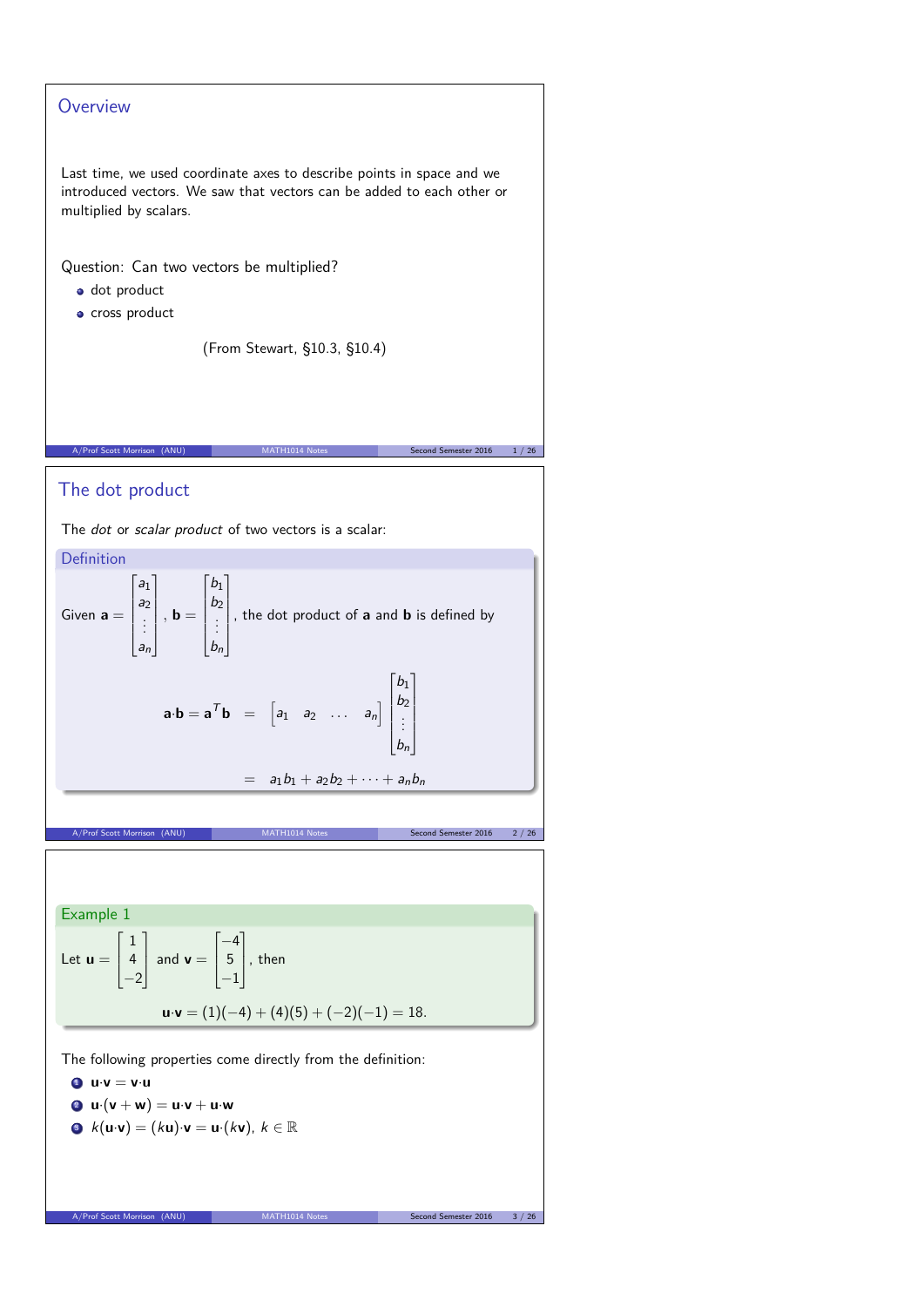## Magnitude and the dot product

Recall that if  $v =$  $\Gamma$  $\overline{ }$ a b c T , the length (or magnitude) of **<sup>v</sup>** is defined as

$$
\|\mathbf{v}\| = \sqrt{a^2 + b^2 + c^2} \; .
$$

The dot product is a convenient way to compute length:

$$
\|\mathbf{v}\|=\sqrt{\mathbf{v}\!\cdot\! \mathbf{v}}
$$

### Direction and the dot product

The dot product **u** · **v** is useful for determining the relative directions of **u** and **v**.

A/Prof Scott Morrison (ANU) MATH1014 Notes Second Semester 2016 4 / 26

Suppose  $\mathbf{u} = \overrightarrow{OP}, \mathbf{v} = \overrightarrow{OQ}$ . The *angle*  $\theta$  between  $\mathbf{u}$  and  $\mathbf{v}$  is the angle at O in the triangle POQ.



Necessarily  $\theta \in [0, \pi]$ .

A/Prof Scott Morrison (ANU) MATH1014 Notes Second Semester 2016 5 / 26

Calculating:

$$
\begin{array}{rcl}\n\|\overrightarrow{PQ}\|^2 &=& (\mathbf{v} - \mathbf{u}) \cdot (\mathbf{v} - \mathbf{u}) \\
&=& \mathbf{v} \cdot \mathbf{v} + \mathbf{u} \cdot \mathbf{u} - \mathbf{v} \cdot \mathbf{u} - \mathbf{u} \cdot \mathbf{v} \\
&=& \|\mathbf{u}\|^2 + \|\mathbf{v}\|^2 - 2\mathbf{u} \cdot \mathbf{v}\n\end{array}
$$

But the cosine rule, applied to triangle POQ, gives

$$
\|\overrightarrow{PQ}\|^2 = \|\mathbf{u}\|^2 + \|\mathbf{v}\|^2 - 2\|\mathbf{u}\| \cdot \|\mathbf{v}\| \cos \theta
$$

whence

$$
\mathbf{u} \cdot \mathbf{v} = \|\mathbf{u}\| \cdot \|\mathbf{v}\| \cos \theta \tag{1}
$$

If either **u** or **v** are zero then the angle betwen them is not defined. In this case, however, (1) still holds in the sense that both sides are zero.

A/Prof Scott Morrison (ANU) MATH1014 Notes Second Semester 2016 6 / 26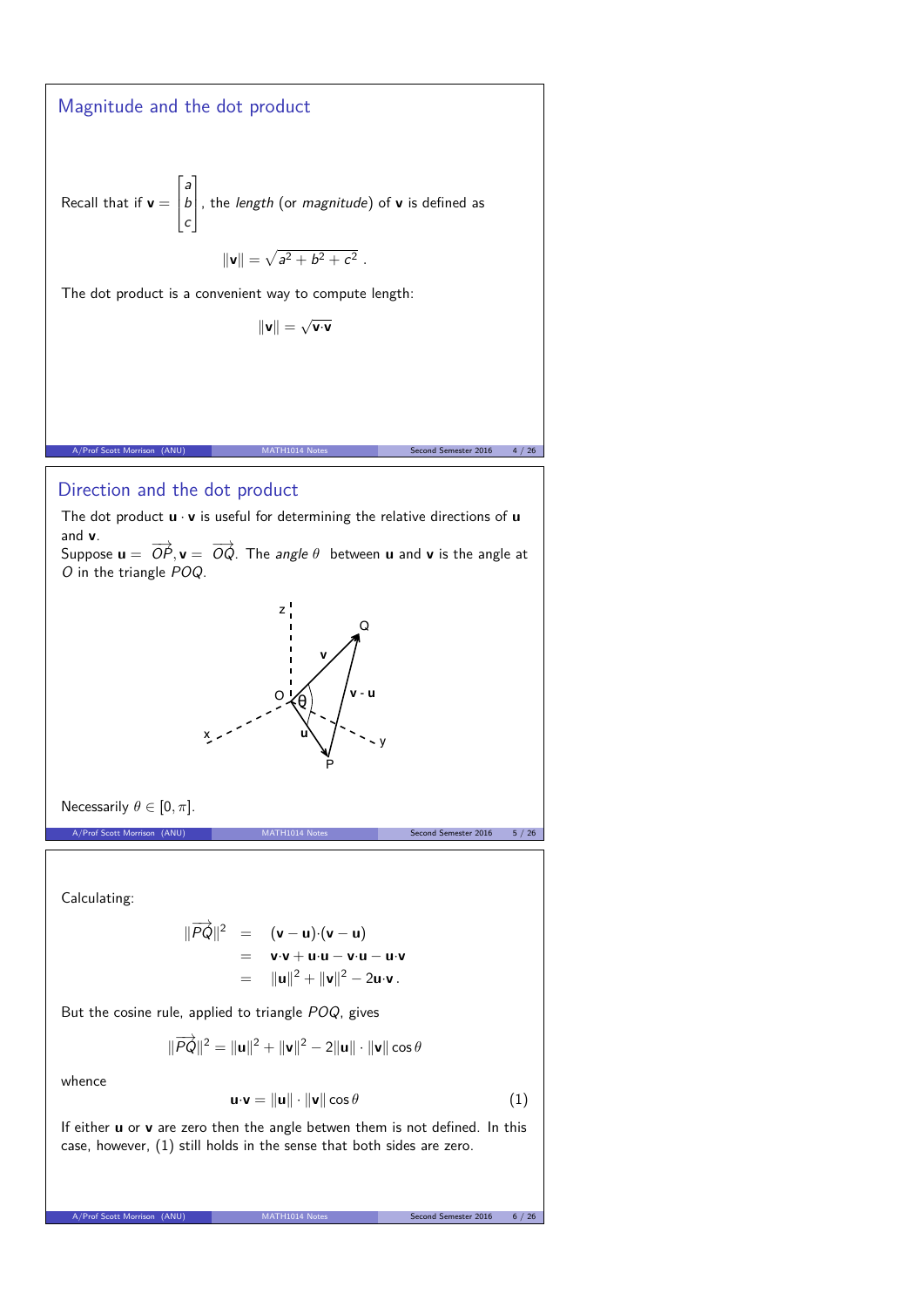

## Scalar and vector projections

## Definition

The scalar projection  $s = \text{comp}_v\mathbf{u}$  of any vector  $\mathbf{u}$  in the direction of the nonzero vector **v** is the scalar product of **u** with a unit vector in the direction of **v**.

$$
\text{comp}_{\mathbf{v}}\mathbf{u} = \mathbf{u} \cdot \frac{\mathbf{v}}{\|\mathbf{v}\|} = \frac{\mathbf{u} \cdot \mathbf{v}}{\|\mathbf{v}\|} = \|\mathbf{u}\| \cos \theta
$$

where *θ* is the angle between **u** and **v**.

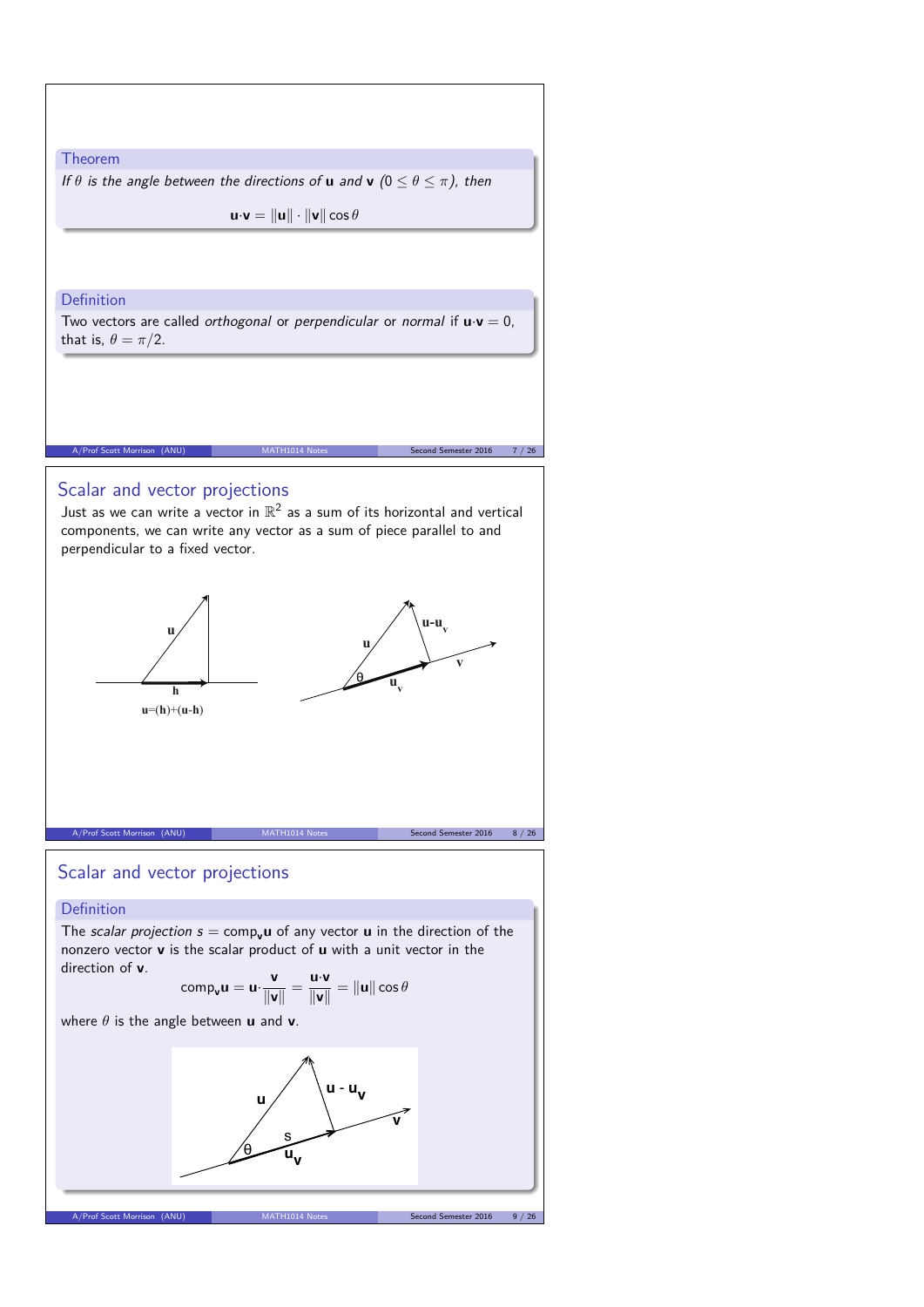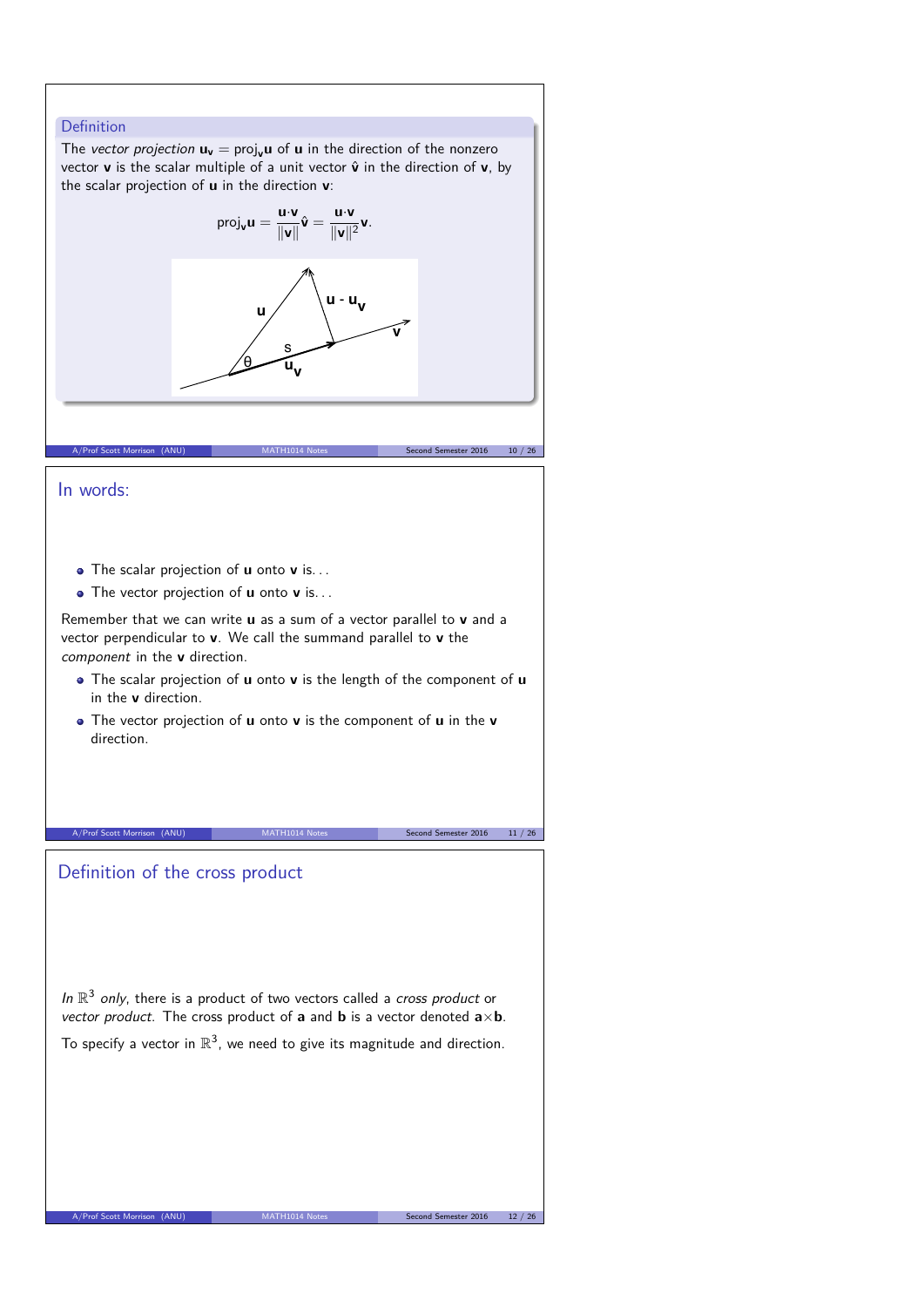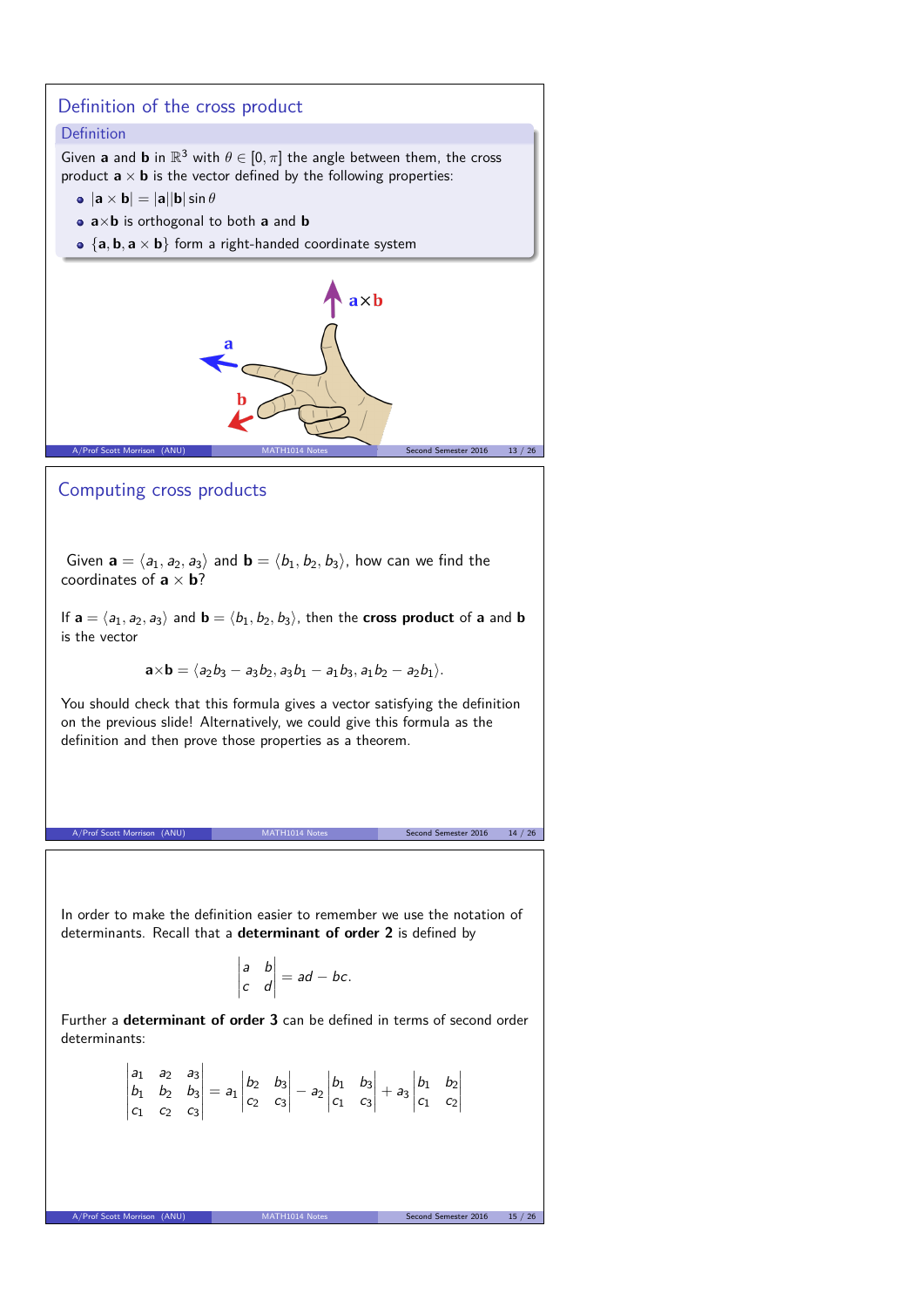We now rewrite the cross product using determinants of order 3 and the standard basis vectors **i**, **j** and **k** where  $\mathbf{a} = a_1 \mathbf{i} + a_2 \mathbf{j} + a_3 \mathbf{k}$  and **b** =  $b_1$ **i** +  $b_2$ **j** +  $b_3$ **k** 

$$
\mathbf{a} \times \mathbf{b} = \begin{vmatrix} a_2 & a_3 \\ b_2 & b_3 \end{vmatrix} \mathbf{i} - \begin{vmatrix} a_1 & a_3 \\ b_1 & b_3 \end{vmatrix} \mathbf{j} + \begin{vmatrix} a_1 & a_2 \\ b_1 & b_2 \end{vmatrix} \mathbf{k}.
$$

In view of the similarity of the last two equations we often write

$$
\mathbf{a} \times \mathbf{b} = \begin{vmatrix} \mathbf{i} & \mathbf{j} & \mathbf{k} \\ a_1 & a_2 & a_3 \\ b_1 & b_2 & b_3 \end{vmatrix} . \tag{2}
$$

Although the first row of the symbolic determinant in Equation 2 consists of vectors, it can be expanded as if it were an ordinary determinant.

A/Prof Scott Morrison (ANU) MATH1014 Notes Second Semester 2016 16 / 26

Example 2

Find a vector with positive **k** component which is perpendicular to both **a** =  $2i - j - 2k$  and **b** =  $2i - 3j + k$ .

 $\sim$ 

Solution The vector **a**×**b** will be perpendicular to both **a** and **b**:

$$
\mathbf{a} \times \mathbf{b} = \begin{vmatrix} \mathbf{i} & \mathbf{j} & \mathbf{k} \\ 2 & -1 & -2 \\ 2 & -3 & 1 \end{vmatrix}
$$
  
= -7\mathbf{i} - 6\mathbf{j} - 4\mathbf{k}.

 $\mathcal{L}$ 

Now we require a vector with a positive **k**. It is given by  $\langle 7, 6, 4 \rangle$ .

A/Prof Scott Morrison (ANU) MATH1014 Notes Second Semester 2016 17 / 26

Properties of the cross product

Lemma

Two non zero vectors **a** and **b** are parallel (or antiparallel) if and only if

 $a \times b = 0$ .

A/Prof Scott Morrison (ANU) MATH1014 Notes Second Semester 2016 18 / 26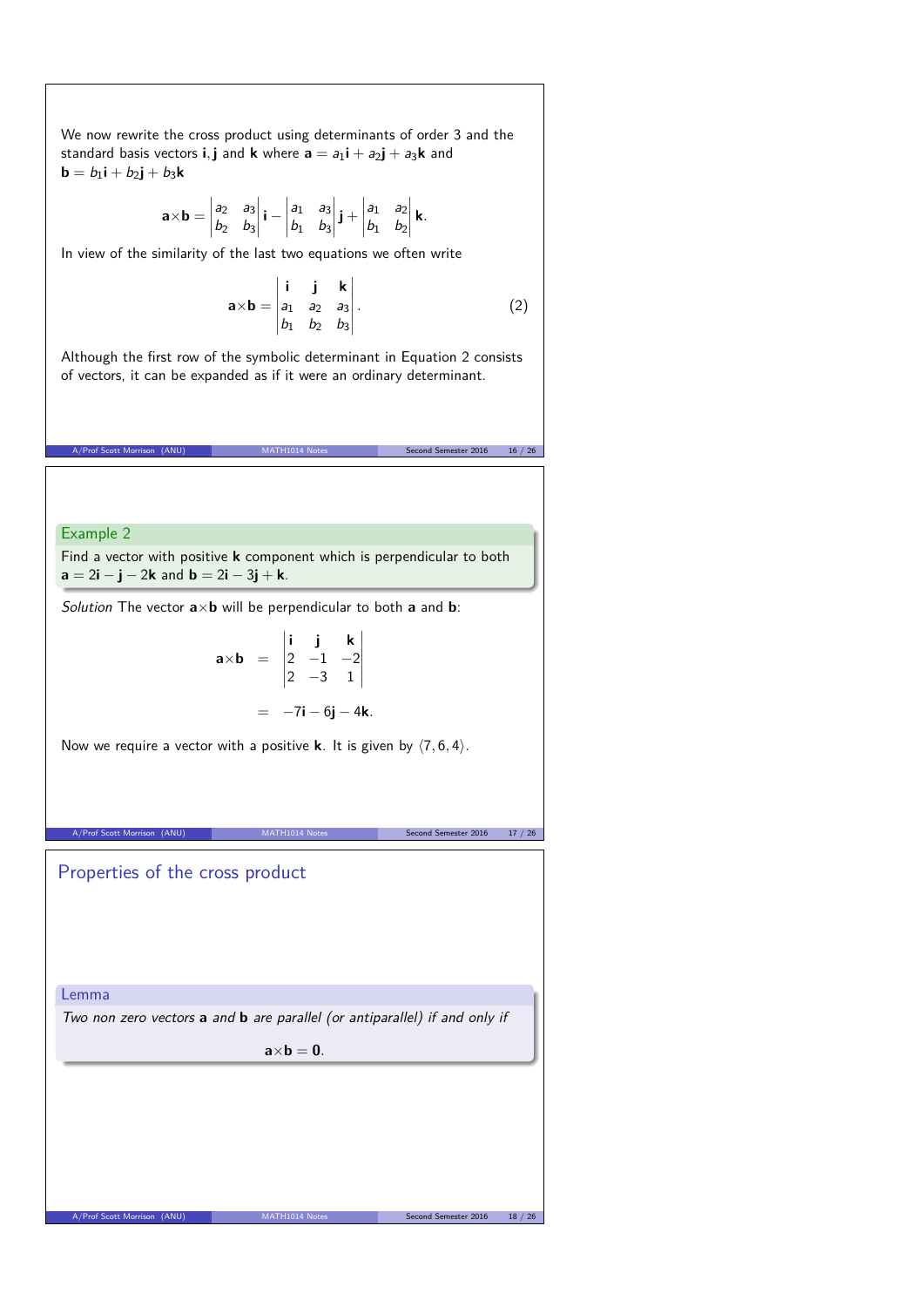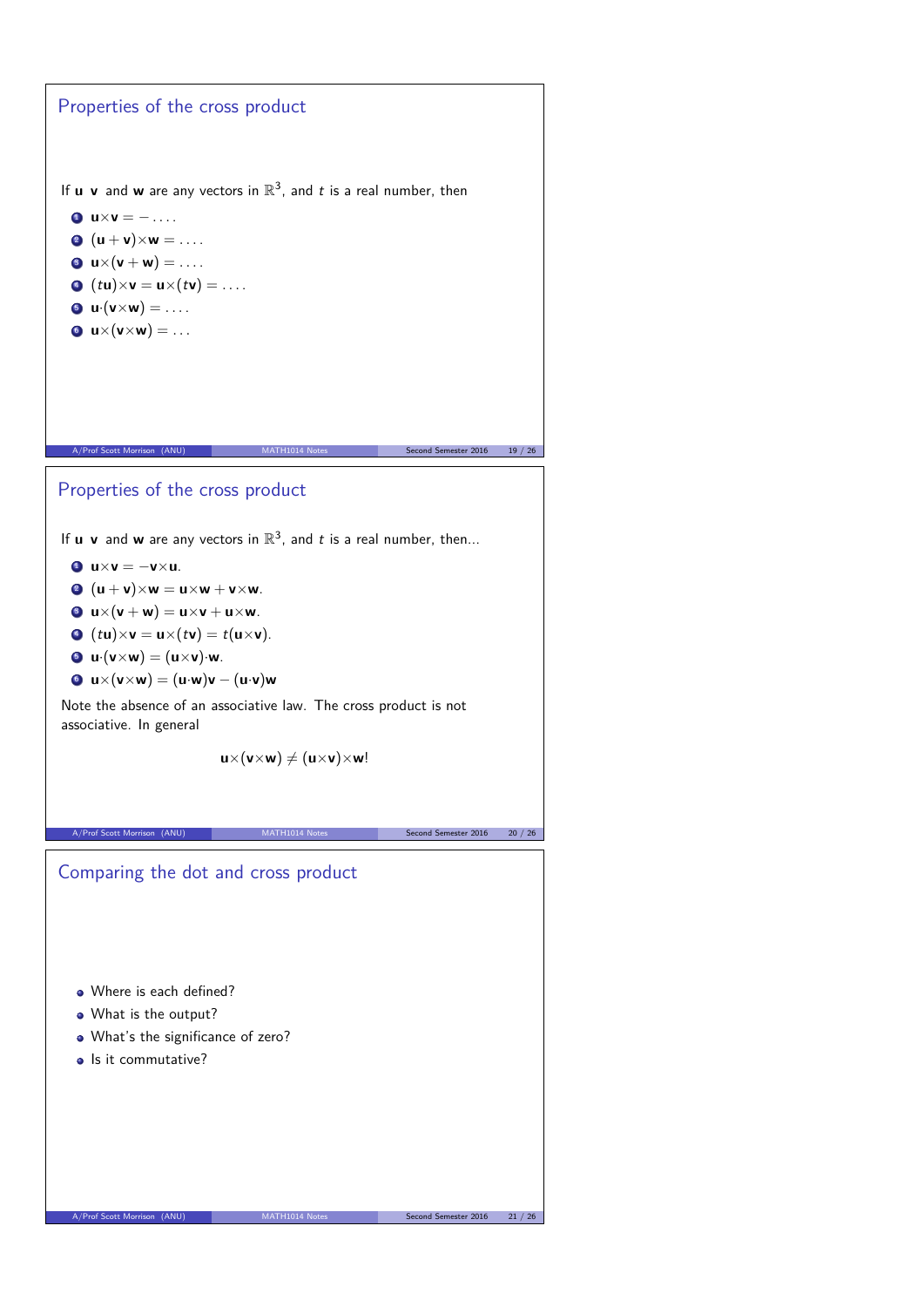## Example 3

A triangle ABC has vertices (2*,* −1*,* 0), (5*,* −4*,* 3), (1*,* −3*,* 2). Is it a right triangle?

The sides are 
$$
\overrightarrow{AB} = \overrightarrow{OB} - \overrightarrow{OA} = \begin{bmatrix} 3 \\ -3 \\ 3 \end{bmatrix}
$$
,  $\overrightarrow{AC} = \begin{bmatrix} -1 \\ -2 \\ 2 \end{bmatrix}$ ,  $\overrightarrow{BC} = \begin{bmatrix} -4 \\ 1 \\ -1 \end{bmatrix}$ .

Since

$$
\cos \theta_C = \frac{\overrightarrow{AC} \cdot \overrightarrow{BC}}{\|\overrightarrow{AC}\| \|\overrightarrow{BC}\|} = \frac{(-1)(-4) + (-2)(1) + (2)(-1)}{\|\overrightarrow{AC}\| \|\overrightarrow{BC}\|} = \frac{0}{\|\overrightarrow{AC}\| \|\overrightarrow{BC}\|} = 0.
$$

the sides  $\overrightarrow{AC}$  and  $\overrightarrow{BC}$  are orthogonal.

#### Example 4

A/Prof Scott Mor

For what value of  $k$  do the four points  $A = (1, 1, -1), B = (0, 3, -2), C = (-2, 1, 0)$  and  $D = (k, 0, 2)$  all lie in a plane?

Solution The points A, B and C form a triangle and all lie in the plane containing this triangle. We need to find the value of  $k$  so that  $D$  is in the same plane.

One way of doing this is to find a vector **u** perpendicular to  $\overrightarrow{AB}$  and  $\overrightarrow{AC}$ , and then find k so that  $\overrightarrow{AD}$  is perpendicular to **u**.

A suitable vector **u** is given by  $\overrightarrow{AB} \times \overrightarrow{AC}$ . We then require that

 $\mathbf{u} \cdot \overrightarrow{AD} = 0.$ 

Putting this together we require that

$$
(\overrightarrow{AB}\times\overrightarrow{AC})\cdot\overrightarrow{AD}=\mathbf{0}.
$$

A/Prof Scott Morrison (ANU) MATH1014 Notes Second Semester 2016 23

Example (continued)

For what value of  $k$  do the four points A = (1*,* 1*,* −1)*,* B = (0*,* 3*,* −2)*,* C = (−2*,* 1*,* 0) and D = (k*,* 0*,* 2) all lie in a plane?

Now

So (

A/Prof Scott Morrison (ANU)

$$
\overrightarrow{AB} = -\mathbf{i} + 2\mathbf{j} - \mathbf{k}, \quad \overrightarrow{AC} = -3\mathbf{i} + \mathbf{k}, \quad \overrightarrow{AD} = (k - 1)\mathbf{i} - \mathbf{j} + 3\mathbf{k}.
$$
  
Then  

$$
(\overrightarrow{AB} \times \overrightarrow{AC}) \cdot \overrightarrow{AD} = \overrightarrow{AD} \cdot (\overrightarrow{AB} \times \overrightarrow{AC})
$$

$$
= \begin{vmatrix} k - 1 & -1 & 3 \\ 1 & 2 & 1 \end{vmatrix}
$$

$$
= \begin{vmatrix} -1 & 2 & -1 \\ -3 & 0 & 1 \end{vmatrix}
$$
  
=  $(k-1)2 - (-1)(-4) + 3(6)$   
=  $2k - 2 - 4 + 18$   
=  $2k + 12$   
 $\overrightarrow{AB} \times \overrightarrow{AC} \cdot \overrightarrow{AD} = 0$  when  $k = -6$ , and *D* lies on the required plane  
of Scott Morrison (AND)